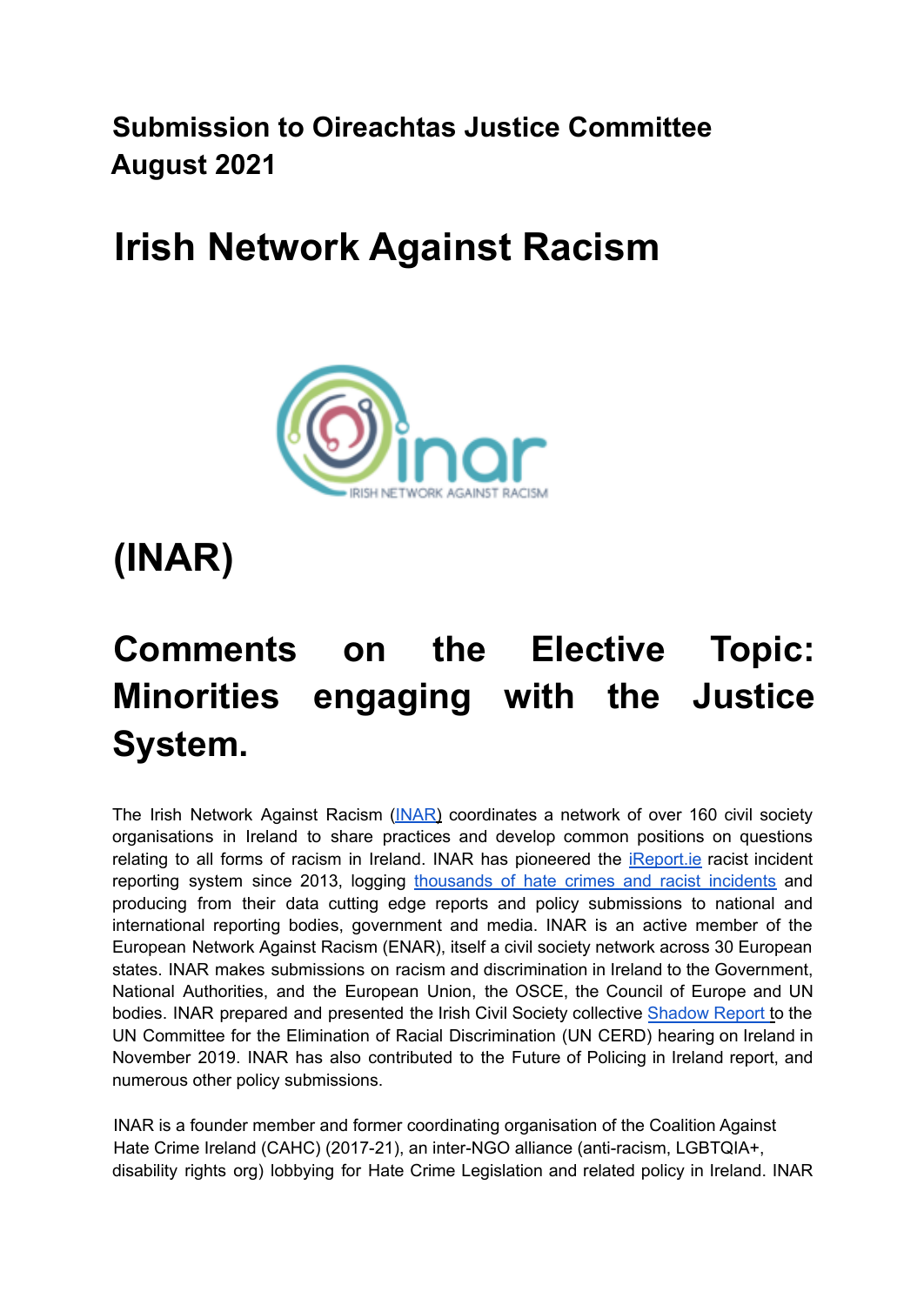Chairs the Garda National Diversity Forum, overseeing the implementation of the An Garda Síochána Diversity Strategy (2018-21).

In 2020 INAR's Director was appointed by the Minister of Justice to advisory Government Anti-Racism Committee (ARC) (2020-21) - now under the aegis of the Minister for Equality, developing the National Action Plan Against Racism (NAPAR).

INAR is a participant in several projects in the area of hate crime and minority relations with the criminal justice system, including the 'Facts Against Hate' programme (commended by the EU Fundamental Rights Agency) with OSCE/ODIHR, the Finnish Ministries of Justice and Equality and Finnish Police Training College, and Finnish and Croatian human rights groups monitoring hate crime. Similarly, INAR is a key partner in EU-wide "Facing Facts" project led by CEJI (Jewish Contribution to an Inclusive Europe); researching and developing online training courses for NGOs, Prosecutors and Police forces (Italy, Hungary, Spain, Belgium, Ireland) in responding to, hate speech, hate crimes and monitoring hate crimes. INAR is the co-author of "Connecting on Hate Crime in Europe, Country Report for Ireland", and has subsequently co-developed the 'Facing Facts' online training module for Gardaí with Garda Síochána College and the Garda National Diversity and Inclusion Unit (GNDIU) (2021).

INAR is established as a 'trusted reporter' for hate content with Facebook, Twitter, Google/YouTube, and as the European Commission's Irish civil society partner for the EC annual hate content 'Monitoring Exercise' on Social Media platforms' adherence to EC Voluntary Code of Conduct.

Our submission to the Justice Committee here on the Heads of Bill, and other issues relating to minority access to justice, brings together findings and learnings from our collaborations, previous consultations and research, including from iReport.ie data, and from consultations with our member organisations, civil society partners and other key stakeholders.

---------------------------------------------------------------------------------------------------------------------------

### *Minorities engaging with the Justice System*

#### **Introduction**

As INAR we work with people and groups from all backgrounds who experience racism, racial discrimination and hate crime - all *racialised groups -* as a result, we are unable to single out one group to focus on in our submission. In the context of Ireland, Travellers, Roma, Jews, Muslims, Black people, asylum seekers, refugees, people from an immigrant background, second, third generation, and undocumented people, etc. share experiences of racism, which suggests a common approach to tackling the root structural and institutional underpinnings is necessary. An overall principle of the criminal justice system is to provide justice for everyone in society therefore INAR suggest the following key areas of work with recommendations: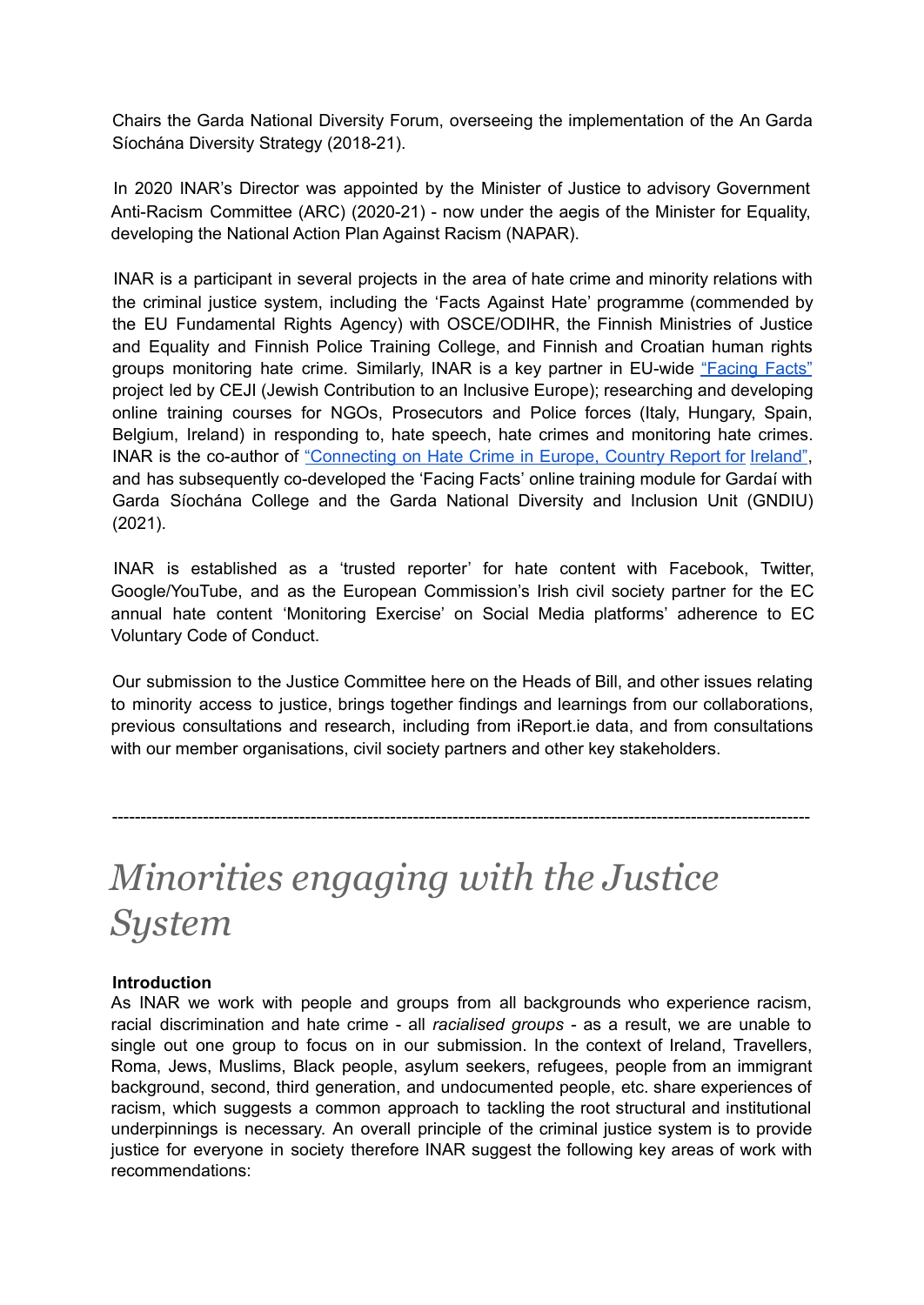#### **1. Policy Reform**

Ethnic minorities and migrants are still experiencing challenges in accessing their rights and justice. One of the key areas to ensuring equal access to the criminal justice system is policy reform. Our findings tell us that the criminal justice system can fail minorities, especially in those places where racism and racial discrimination is normalised and embedded in the **structures** 

Our research has shown that most victims from minority groups do not report crimes. Minorities report to us that one of the reasons is that victims are deterred by what they regard as a hostile court system. For ethnic minorities, the apprehensiveness can start from the conduct and the treatment they receive from the police. The state should put in place policies and safeguards that empower right-holders to access their rights and justice, starting with their first contact with An Garda Siochana. The government needs to address issues of racial and ethnic equality in the justice system and ensure a proportionate representation of migrants and ethnic minorities in the criminal justice system.

Policy changes must be put in place to dismantle every barrier victims encounter in the criminal justice system. There is a need to make the system more humane and compassionate for the most vulnerable people and groups it serves. Policies must be deliberate enough to address the weaknesses and limitations of the current regulatory framework and reduce racial disparities in the criminal justice system. Laws are important in the criminal justice system because they impact individuals' lives in terms of delineating what society will and will not accept and dictates how police officers are going to conduct business.

#### **Recommendations:**

- i. Develop a National Action Plan Against Racism (NAPAR) across government departments and state functions, integrating with key initiatives including the Roadmap on Social Inclusion, the Women's Strategy and the upcoming Children's Guarantee.
- ii. Restore an independent body with functions of NCCRI as a home for anti-racism work by the State, and to oversee the implementation of a NAPAR.
- iii. Minimum examinable mandatory training standards on anti-racism and human rights for all state servants and professionals, e.g., social workers, Gardaí, Legal professionals, frontline public servants Government targets e.g., appointments in public services. (See section on Public Sector Duty below)
- iv. Publication of disaggregated data relevant to antidiscrimination and anti-racism from public bodies

v. Provide for regular monitoring of infringements of anti-discrimination laws. vi. Raise awareness of anti-discrimination legislation in public and key groups including asylum seekers

- vii. Implement the Online Safety and Media Regulation Bill to be in line with international human rights standards.
- viii. In addition to Hate Crime legislation, put in place measures to tackle hateful behaviours, organising and other uses of online platforms by the far-right ix. Implement new hate Crime and incitement to hatred legislation, paying due regard to the test of the hate element (see above).
	- x. Ensure that hate crime is properly recorded.
	- xi. Ensure that cases of racism, discrimination and hate crime are thoroughly investigated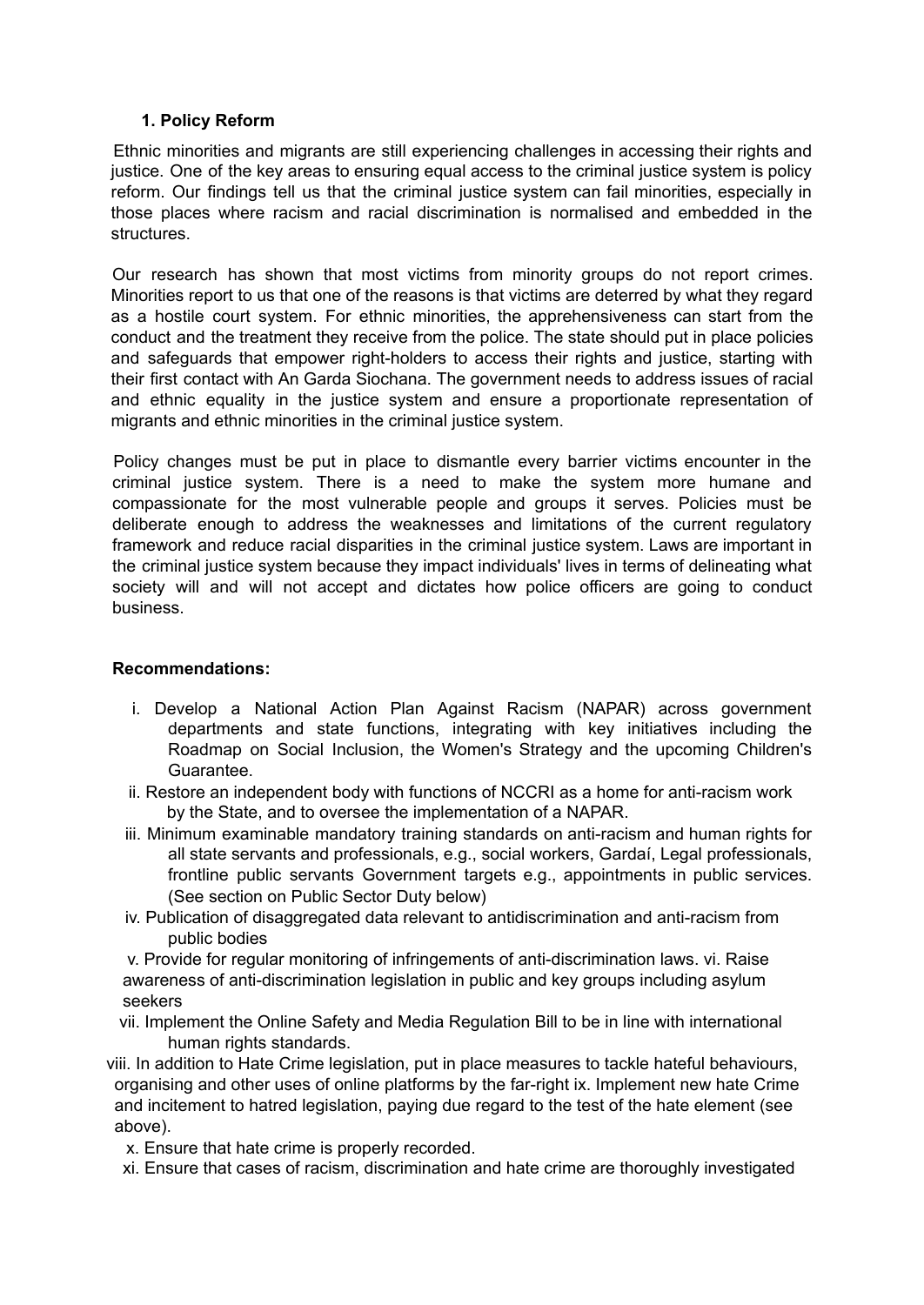and prosecuted.

- xii. Effectively investigate and, as appropriate, prosecute and punish acts of speech that incite hatred
- xiii. Support the Electoral Commission, once established, to address the prohibition of racist hate speech in line with EU protocol
- xiv. Inform and sensitize the public about racist hate speech.
- xv. Provide best practice hate crime and anti-discrimination training for the police, prosecutors, and judges.
- xvi. Monitor racist incidents and the implementation of anti-racism measures including training within the criminal justice system.
- xvii. Consider gender and other identities in consultation platforms.
- xviii. Take measures to identify and protect victims of trafficking
- xix. Adopt ethnic identifiers across government and public bodies,
- xx. Provide information and legal advice on immigration to children and those supporting them.
- xxi. Integrate restorative justice into operational practices.

#### **1. Reform of the Criminal Justice System**

The effects of racism can be devastating on individuals/ groups and have lasting consequences. Reforming the criminal justice system is key to empowering individuals and groups to seek legal redress when experiencing discrimination. The state must undertake reform of policing as the entry point to the criminal justice system to strengthen its capacity to respond to the needs of minorities.

#### **Recommendations:**

- i. Outlaw, monitor and publish regular reports on racial profiling, and other interactions between Gardaí and minorities
- ii. The government must introduce the concept of "firewall protection", providing a clear separation between the provision of public services and immigration enforcement to ensure that migrants are guaranteed equal access to justice and basic rights should they fall victim or witness a crime.

iii. Develop expertise appropriate for policing a highly diverse and integrated society. iv. Ensure effective usage by AGS of all hate crimes and incitement to hatred provisions in the law.

- v. Develop anti-discrimination plans for the police.
- vi. Strengthen human rights and equality training.

vii. Resource and implement human rights and anti-racist work within the force. viii. Promote a culture of Human Rights, Diversity, Equality and Interculturalism. ix. Provide training for all personnel across the criminal justice system to be equipped to deal with the intersectional nature of hate crime, as well as the intersectional nature of domestic violence and sexual and gender-based violence.

x. Provide clear, simple, well communicated and accessible reporting procedures. xi. Establish partnerships with civil society organisations working in human rights protection to ensure the development of high quality, well-informed policies and to monitor progress on relations between police and minorities.

xii. Ensure full implementation of Garda Diversity and Integration Strategies. xiii. Promote diversity and inclusion by recruiting ethnic minorities in the force xiv.

Establish minimal professional standards for interpreting services in Ireland.

xv. Ensure the effective implementation and monitoring of a dedicated helpline and website accessible by all to report incidents and find support.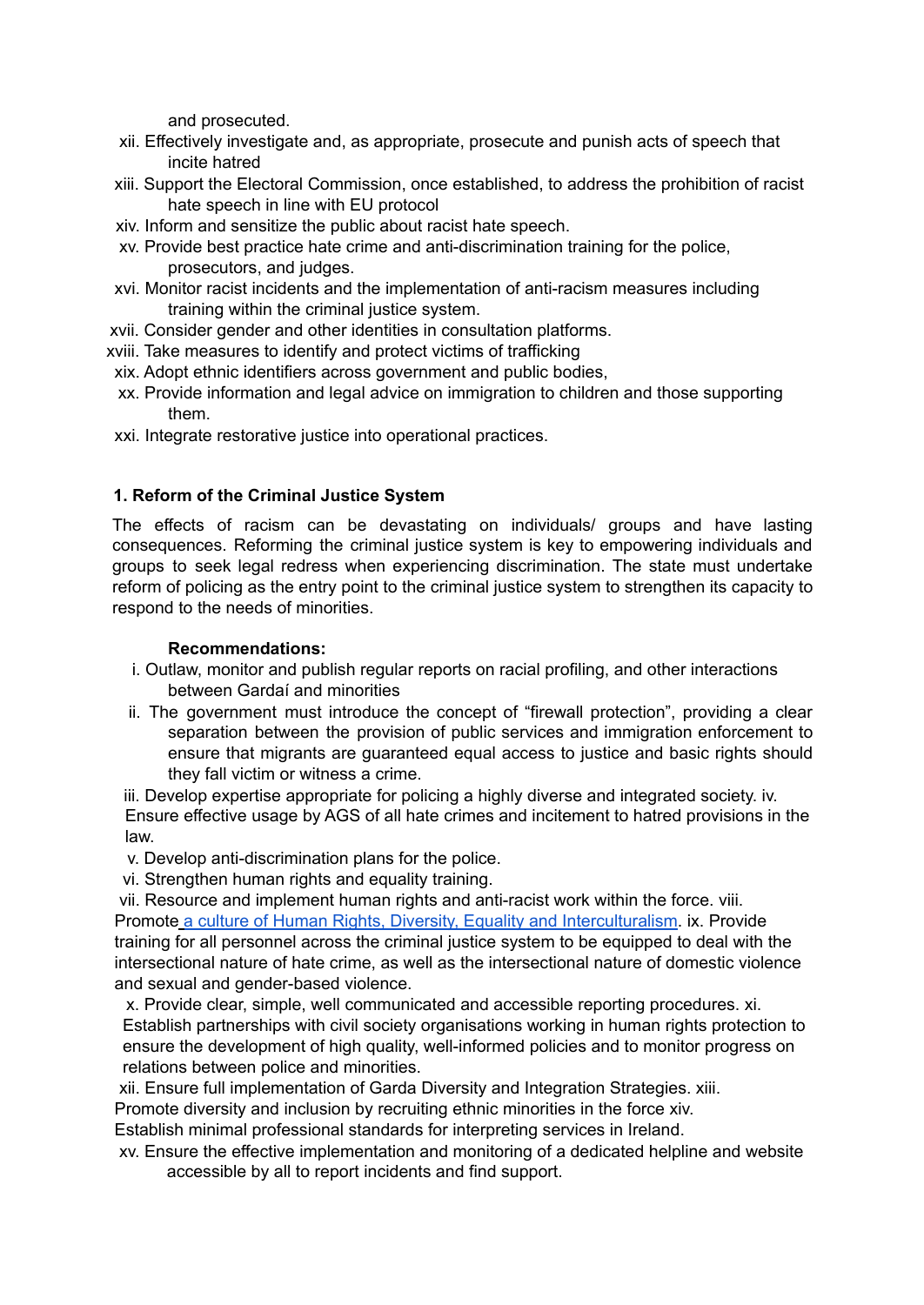xvi. identify ways in which to address trial delays and improve efficiency within the criminal justice system,

xvii. Fully implement the recommendations of the Future of Policing in Ireland.

#### **1. Public Sector Duty (Equality and Human Rights)**

The Public Sector Equality and Human Rights Duty ('the Duty') places a statutory obligation on public bodies to eliminate discrimination, promote equality of opportunity and protect the human rights of those to whom they provide services and staff when carrying out their daily work. The Irish Government must ensure the full implementation of the Public Sector Equality and Human Rights Duty.

#### **Recommendations:**

i. Public sector bodies to develop and publish strategic plans which demonstrate how they will meet their Public Sector Human Rights and Equality Duty obligations ii. Enhance IHREC's enforcement role vis-a-vis implementing the Public Sector Duty. iii. Integrating human rights and equality objectives in the implementation processes. iv. Build partnership with and ensure participation of organisations working in the human rights field particularly organisations representing ethnic minorities in the development and implementation of the plan.

- v. Raise awareness on the public sector duty and explore effective ways of implementing it.
- vi. The state must ensure its full and effective implementation.

#### **1. Reform of the Workplace Relations Commission**

The Workplace Relations Commission is important in the resolution of employment disputes particularly for minority groups who face significant challenges in the access of justice, therefore it is vital to ensure that the system is robust and that both parties regardless of the outcome should feel that they have received a fair hearing. To ensure that justice prevails the adjudication process must not just be efficient but must also be transparent. The WRC must be a platform for workers to have their rights vindicated and must be done in a manner that promotes fairness, justice and equality. The Government must take the necessary steps to address the challenges associated with the WRC system and ensure that it works effectively and fairly to guarantee access to justice for all.

#### **Recommendations:**

i. Review the effectiveness of Equal Status and Equality in Employment Acts and access to justice using them, moving rapidly to reform the Workplace Relations Commission to create a body equivalent to the former Equality Tribunal with support to ensure equitable access to ensure effective uptake. This must ensure equitable outcomes of the Equality Acts on 'Race' and related grounds, and of complaints about licensed premises and other related breaches of the Equal Status Act.

ii. Support and resource independent advocacy services such as Citizens Information Centers and Law Centers to recognise cases which come under the 'Race' and related grounds, and effectively use Equality legislation to remedy them. iii. Extend access to Legal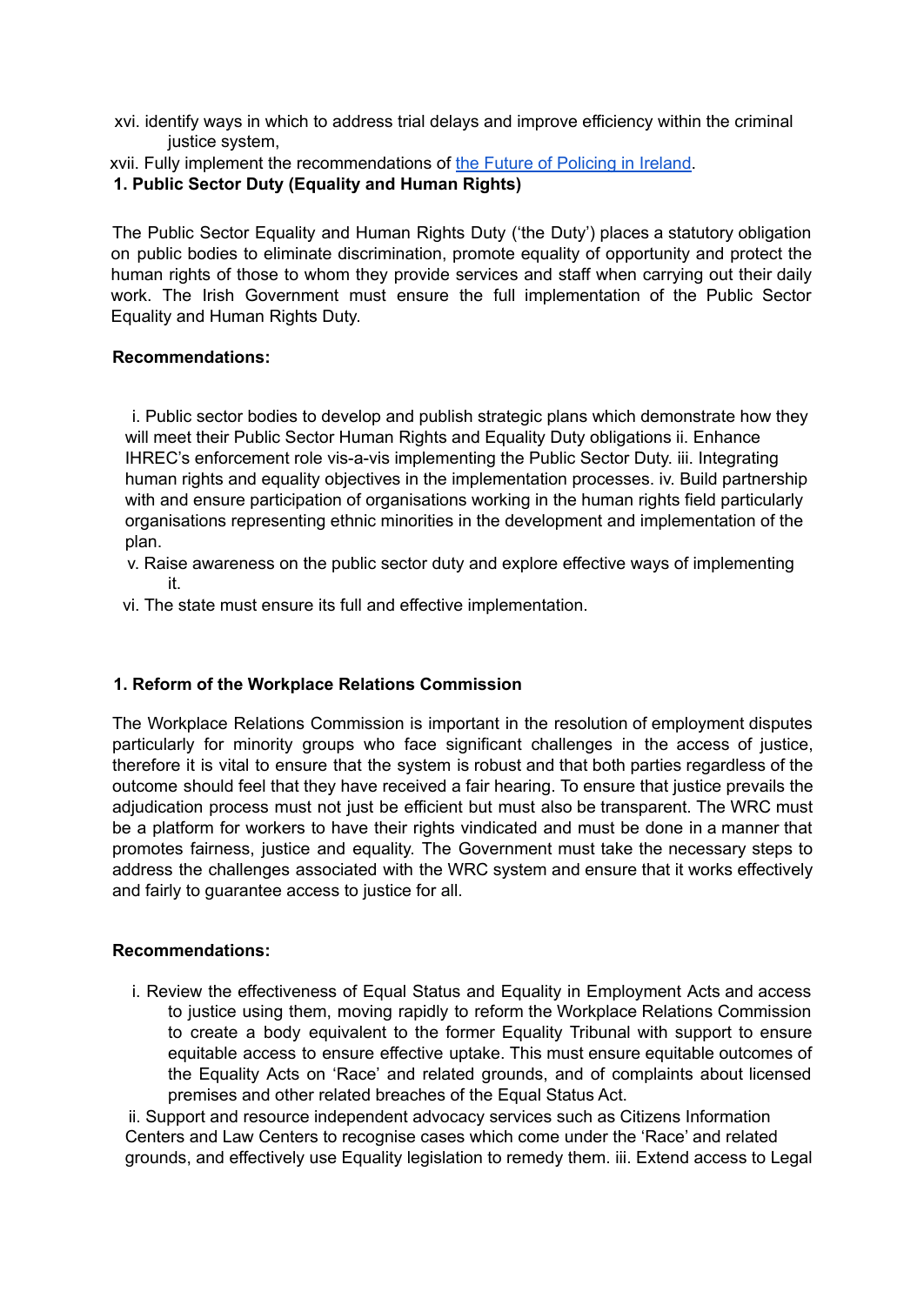Aid for cases under Equality legislation

- iv. The process of appointment of the adjudication officers must ensure independence and impartiality as these are fundamental components of the capacity to administer justice.
- v. Need for adjudicating officers to have formal legal training to ensure legal correctness of rulings.
- vi. Need to align rules of procedure with the Constitution
- vii. Need for an appeal mechanism to the Courts to resolve disputes heard by the WRC.

#### **1. Support NGOs working in anti-racism to support victims of hate crime**.

Civil society plays a key role in the progressive realisation of human rights and democratic norms. These organisations are best placed to be aware of the challenges faced and suggest viable solutions. The state should ensure adequate resourcing to allow organisations to make a meaningful contribution including grassroots communities.

#### **Recommendations:**

- **i.** The government should ensure that NGOs and grassroots organisations working in anti-racism are fully resourced and staffed to ensure an efficient discharge of their duties.
- **ii.** In partnership with civil society, the government must develop community initiatives that bring communities together in support of the recognition of minorities, integration, diversity and inclusion.
- **iii.** Promote synergies and linkages which enables departments, agencies and NGOs to tackle structural racism and other issues.
- **iv.** Create platforms for respectful dialogue among all groups and pathways towards equality and justice for all people.

Thank you for the invitation to make this submission; we are at your disposal for any further questions. We look forward to having the opportunity to discuss these proposals in person.

Patricia Munatsi Policy Lead Policy@inar.ie

Shane O'Curry **Director** Shane@inar.ie

INAR, Irish Network Against Racism August 2021

---------------------------------------------------------------------------------------------------------------------------

INAR's work in Policy is made possible by donations from Fidelis Insurance Ireland and the TJX Foundation (TK Maxx).

The work of INAR is made possible by the Scheme to Support National Organisations (SSNO), funded by the Irish Government through Pobal.